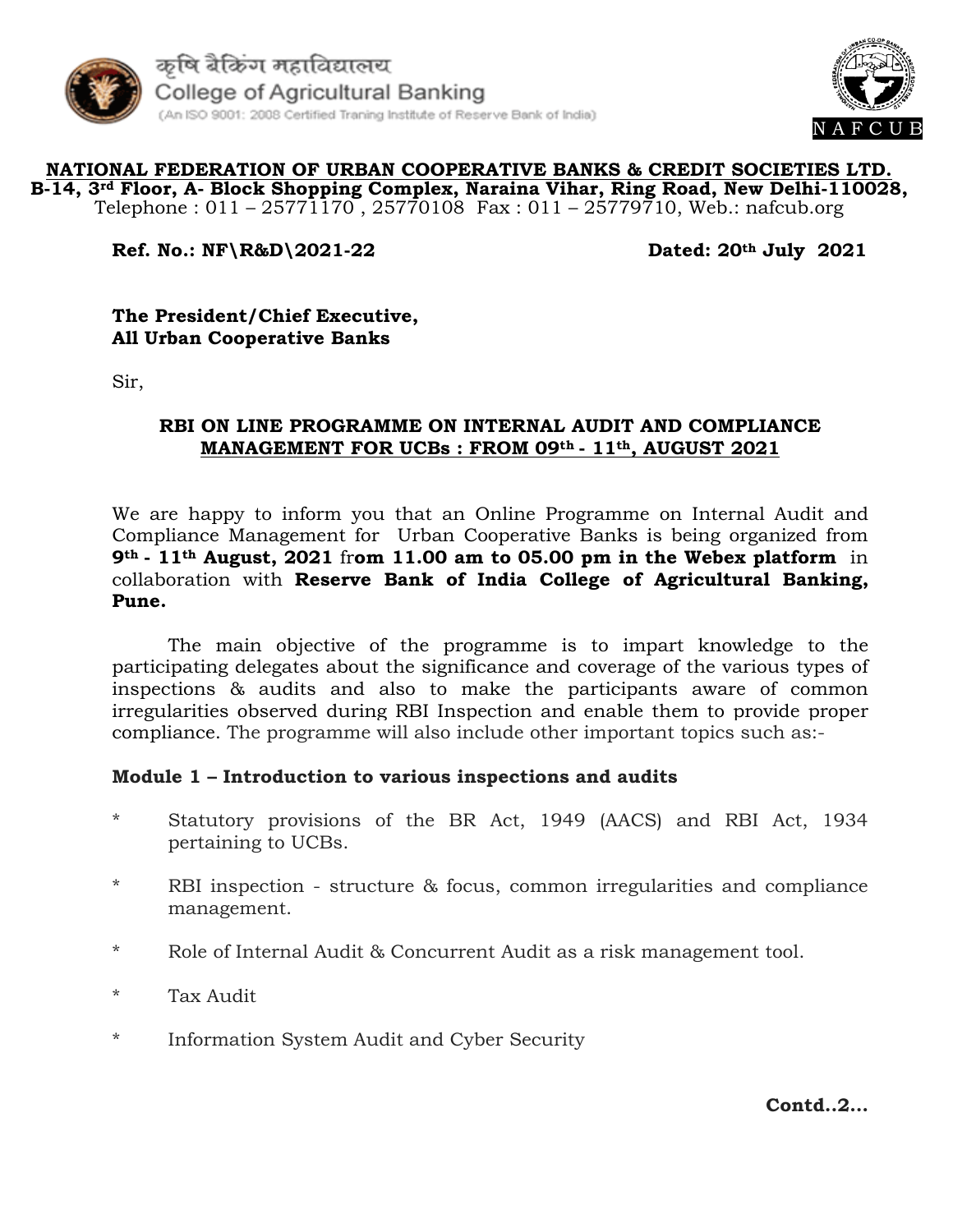**2 -**

### **Module 2 – Common areas of irregularities**

- \* Adherence to KYC/ AML guidelines
- \* Regulatory Compliance on maintenance of CRR/ SLR
- \* Regulatory compliance on maintenance of CRAR/ Net-worth.
- \* Regulatory Compliance on Priority Sector Lending
- \* Adherence to Grievance Redressal related guidelines.

The programme is beneficial for Chief Executives / Managing Directors, General Managers, Senior Managers, Senior Officers and other supervisory staff dealing with Audit, Inspection and follow up etc. of Urban Cooperative Banks. The programme fee is as under:

- \* Rs. 2,400/- + 18% GST per participant for those banks with **deposit above 100 Crores**.
- Rs.1,200/- + 18% GST per participant for those banks with **deposit below 100 Crores.**

We request you to kindly send the names of your delegate indicating their Designation, mobile number and email alongwith programme fee. The nominations will be confirmed on receipt of programme fee. The details of our Bank accounts are attached. Please send your nominations at our email **[nafcubtraining@rediffmail.com.](mailto:nafcubtraining@rediffmail.com) The programme will be on CISCO Webex platform. The id and password will be shared with you on receipt of nomination(s) along with participation fee. For further details please contact Shri Anil Chauhan on his mobile number-9810788101.** 

**The admission in the programme will be on first cum first served basis.**

Thanking you,

Yours faithfully,

**(YOGESH SHARMA) CHIEF EXECUTIVE Mob:9810805695**